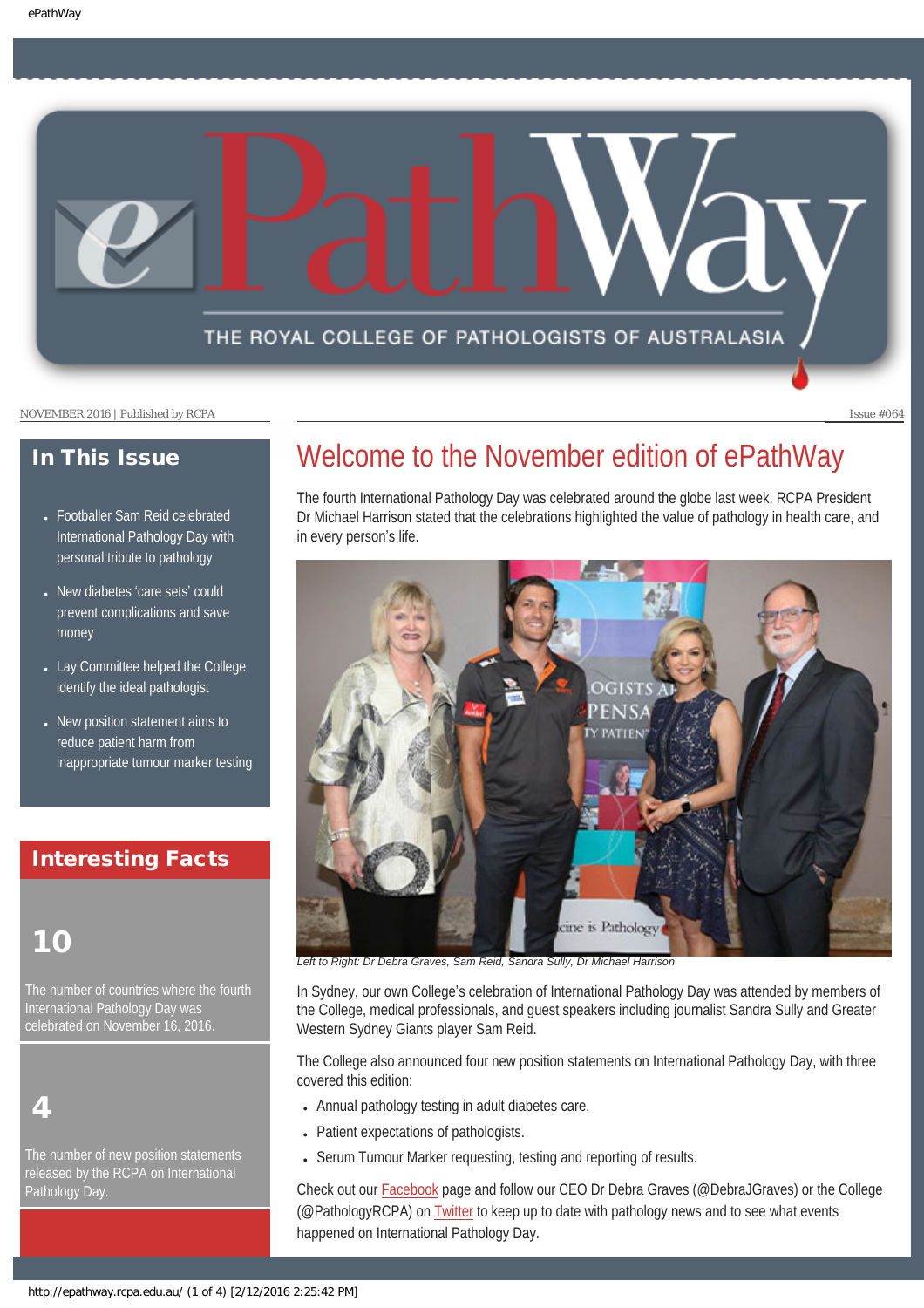## <span id="page-1-0"></span>170

The number of promotional packs sent out by the RCPA to help hospitals, collection centres, laboratories and university medical schools celebrate International Pathology Day.

*Source: RCPA*

### Important Message

has an important message for you. C [see the message!](http://epathway.rcpa.edu.au/notice.html)

### Suggest to a friend

Know someone who might be interested in this website? Why not [suggest the website](mailto:?Subject=I%20think%20you%20should%20read%20this%20Newsletter=
http://epathway.rcpa.edu.au/index.html) to them.

### Previous Editions

Did you miss something from last month? You can view our [previous editions](#page-4-0) at any time.

### Subscribe Now!

<span id="page-1-1"></span>Subscription is easy! Simply fill in our [subscription form](http://epathway.rcpa.edu.au/subscription.html).

### Links

[RCPA Manual](http://rcpamanual.edu.au/)

[Lab Tests Online](http://www.labtestsonline.org.au/)

[Know Pathology Know Healthcare](http://knowpathology.com.au/)

# Footballer Sam Reid celebrated International Pathology Day with personal tribute to pathology



The RCPA celebrated the fourth International Pathology Day on November 16 with a variety of guest speakers, including Greater Western Sydney Giants star Sam Reid, who shared their own stories about why pathology is important to them. New position statements were also released on a range of topics, including potentially game-changing care sets for diabetes monitoring.

[read more »](#page-6-0)

# New diabetes 'care sets' could prevent complications and save money

Monitoring chronic diseases such as diabetes is important for effective treatment and prevention of complications. Clinician's practices in requesting tests to monitor diabetes vary considerably though, and many patients are under-monitored. In response to this situation, the RCPA released a new position statement on International Pathology Day detailing guidelines for a defined list of pathology tests required to monitor diabetes effectively.

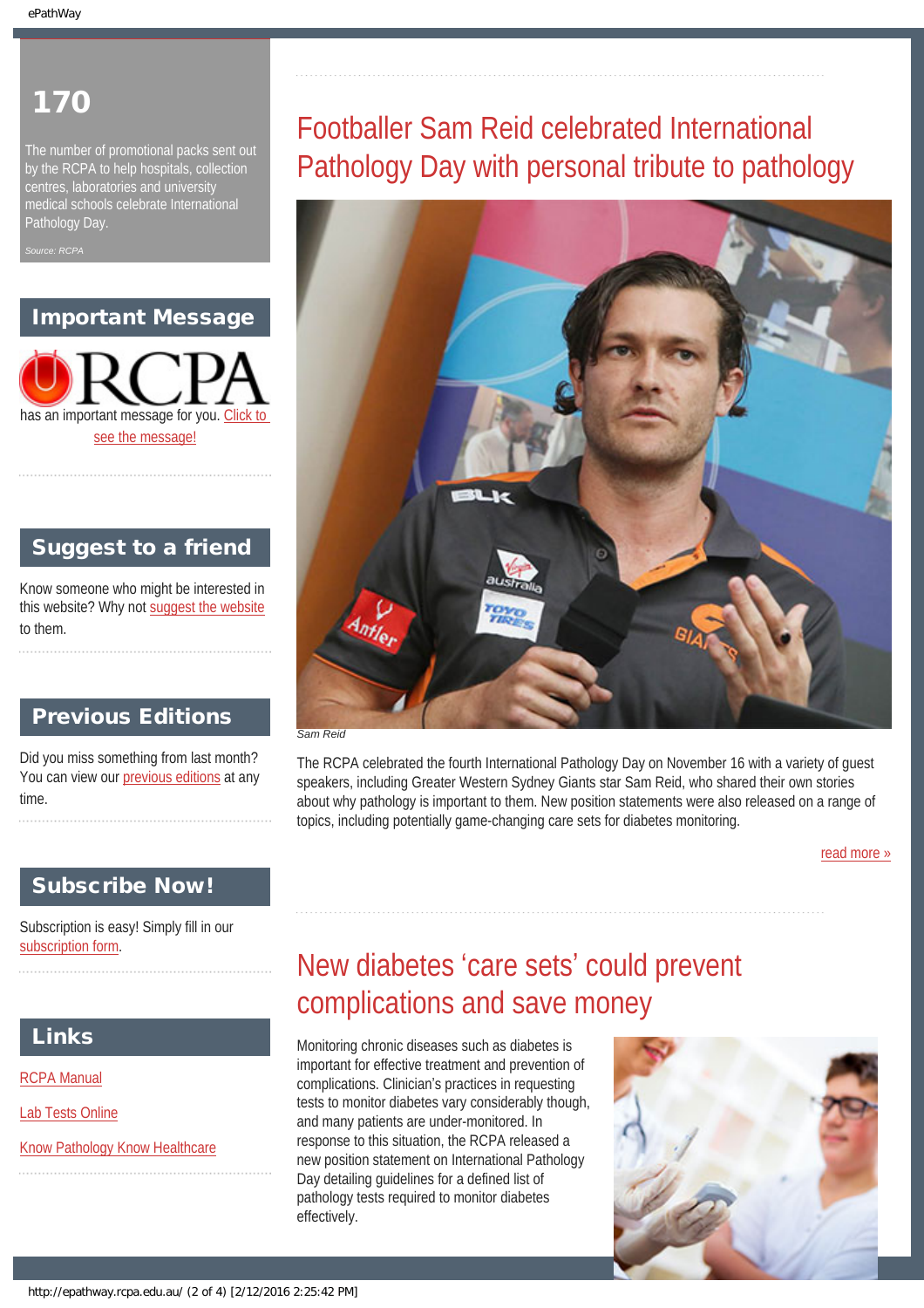

[read more »](#page-8-0)

# <span id="page-2-0"></span>Lay Committee helped the College identify the ideal pathologist

If you could design your ideal pathologist, what attributes would you give them? This was the task handed to the RCPA's Lay Committee, and the final list forms the basis of a new position statement titled *Patient Expectations of Pathologists* and released by the RCPA on International Pathology Day.



[read more »](#page-10-0)

# <span id="page-2-1"></span>New position statement aims to reduce patient harm from inappropriate tumour marker testing

Research that revealed New Zealand had pipped Australia for the highest per capita rate of melanoma has prompted more people to have their moles checked. That's good news for public health, but an often-invisible downstream effect is the sudden increase in skin biopsies that must be interpreted by anatomical pathologists.

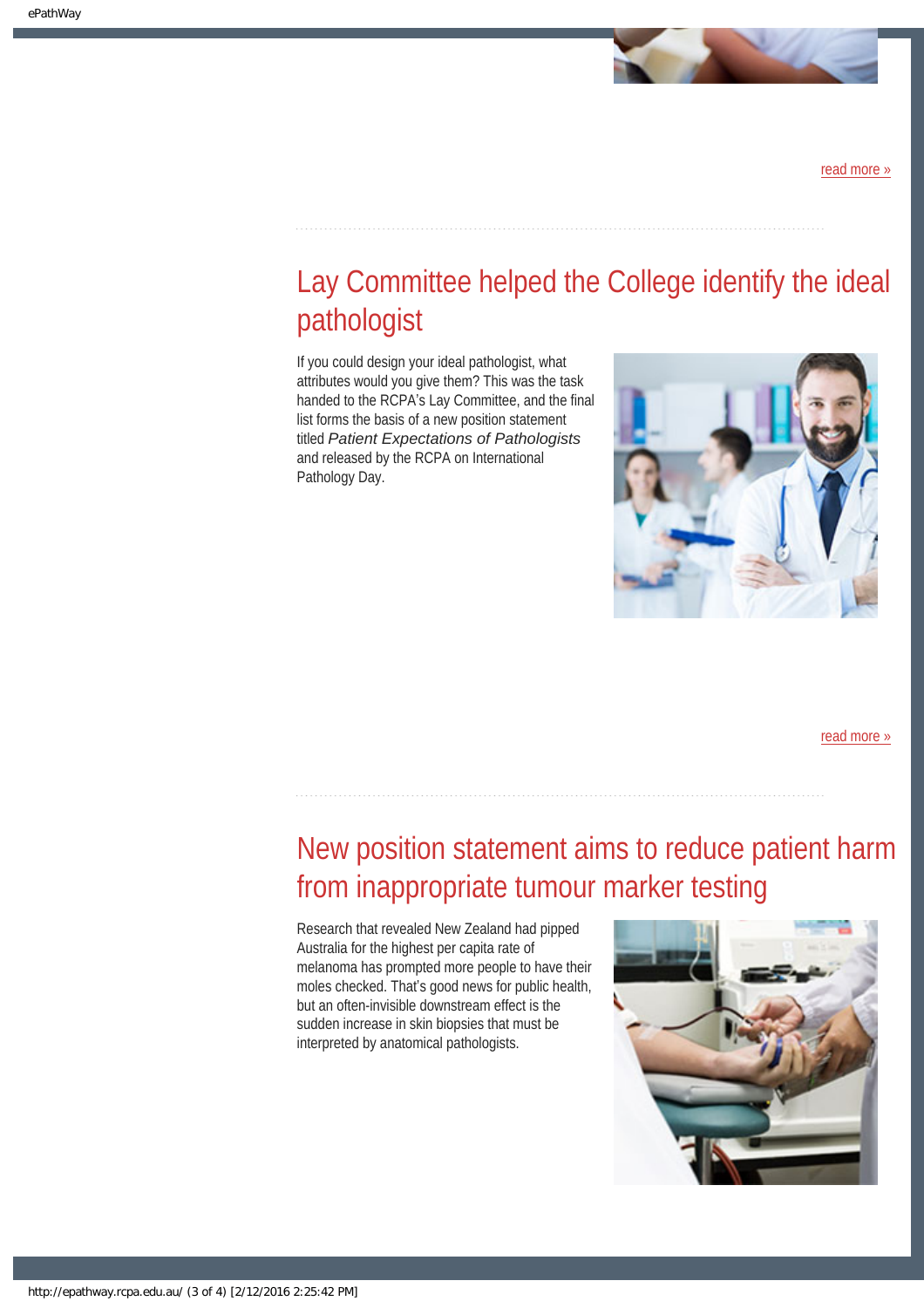

### Copyright © 2016 The Royal College of Pathologists of Australasia

RCPA - Durham Hall - 207 Albion St Surry Hills NSW 2010 AUSTRALIA | (+61) 2 8356 5858 | [www.rcpa.edu.au](https://www.rcpa.edu.au/)

[Privacy Policy](https://www.rcpa.edu.au/Privacy-Policy.aspx) | [Legal](https://www.rcpa.edu.au/Legal.aspx) | Disclaimer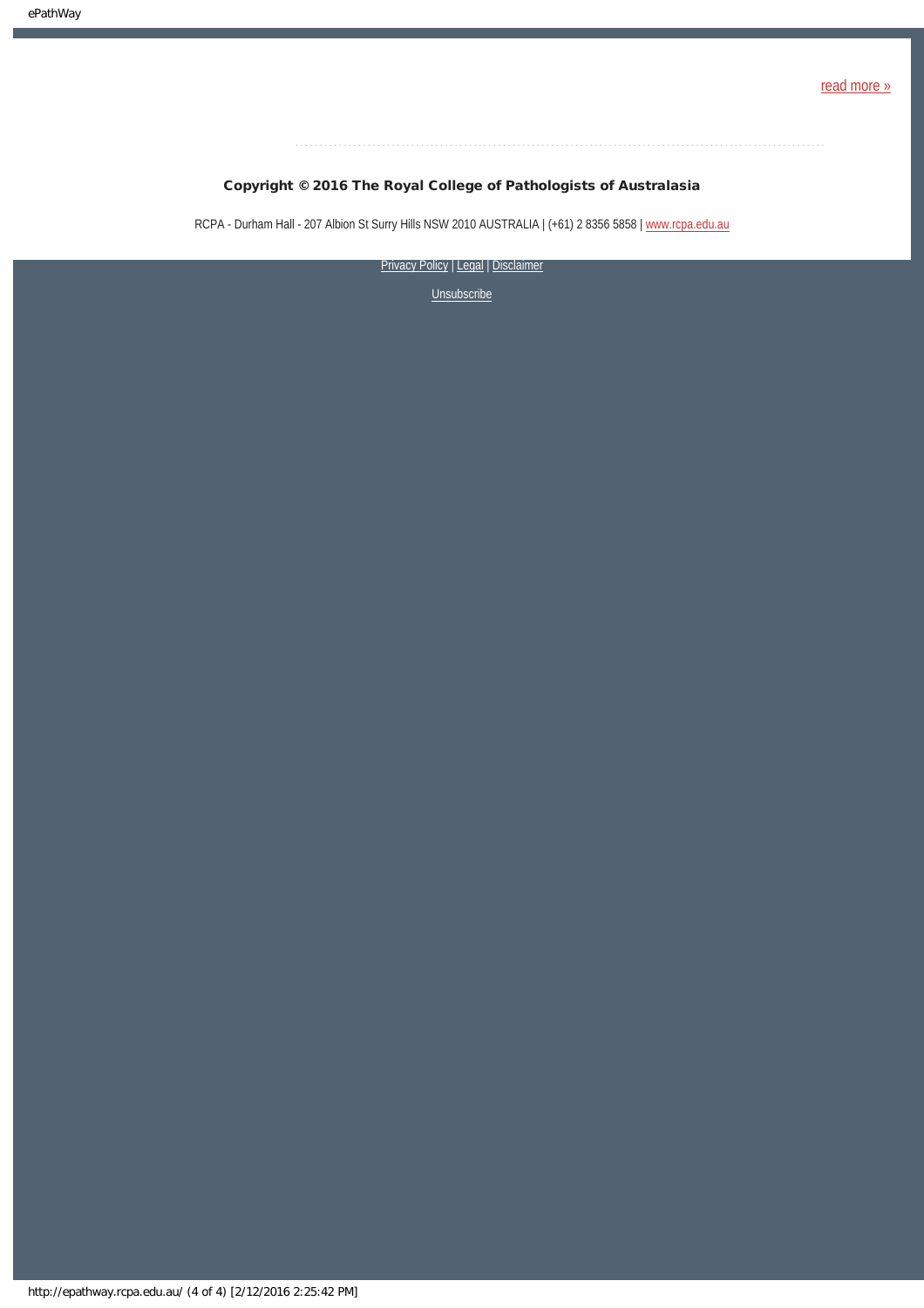<span id="page-4-0"></span>

Published by RCPA

## Previous Editions



### **IN THIS ISSUE**

- · Cancer Australia Statement provides 12 reasons to put breast cancer management under the microscope
- HTLV-1 virus needs awareness raising to

### Welcome to the October edition of ePathWay

Cancer Australia has harnessed the collective knowledge of 11 clinical colleges, cancer and consumer organisations to launch a new statement titled Cancer Australia Statement - Influencing best practice in breast cancer on this year's Pink Ribbon Day. The Statement outlines 12 practices that are either appropriate or inappropriate for providing patient-centred breast cancer care in Australia, and our College had a seat at the table when it was being developed.

Our other stories cover

#### 2016

| 055 - February 2016 | 056 - March 2016     | 057 - April 2016   |
|---------------------|----------------------|--------------------|
| 058 - May 2016      | 059 - June 2016      | 060 - July 2016    |
| 061 - August 2016   | 062 - September 2016 | 063 - October 2016 |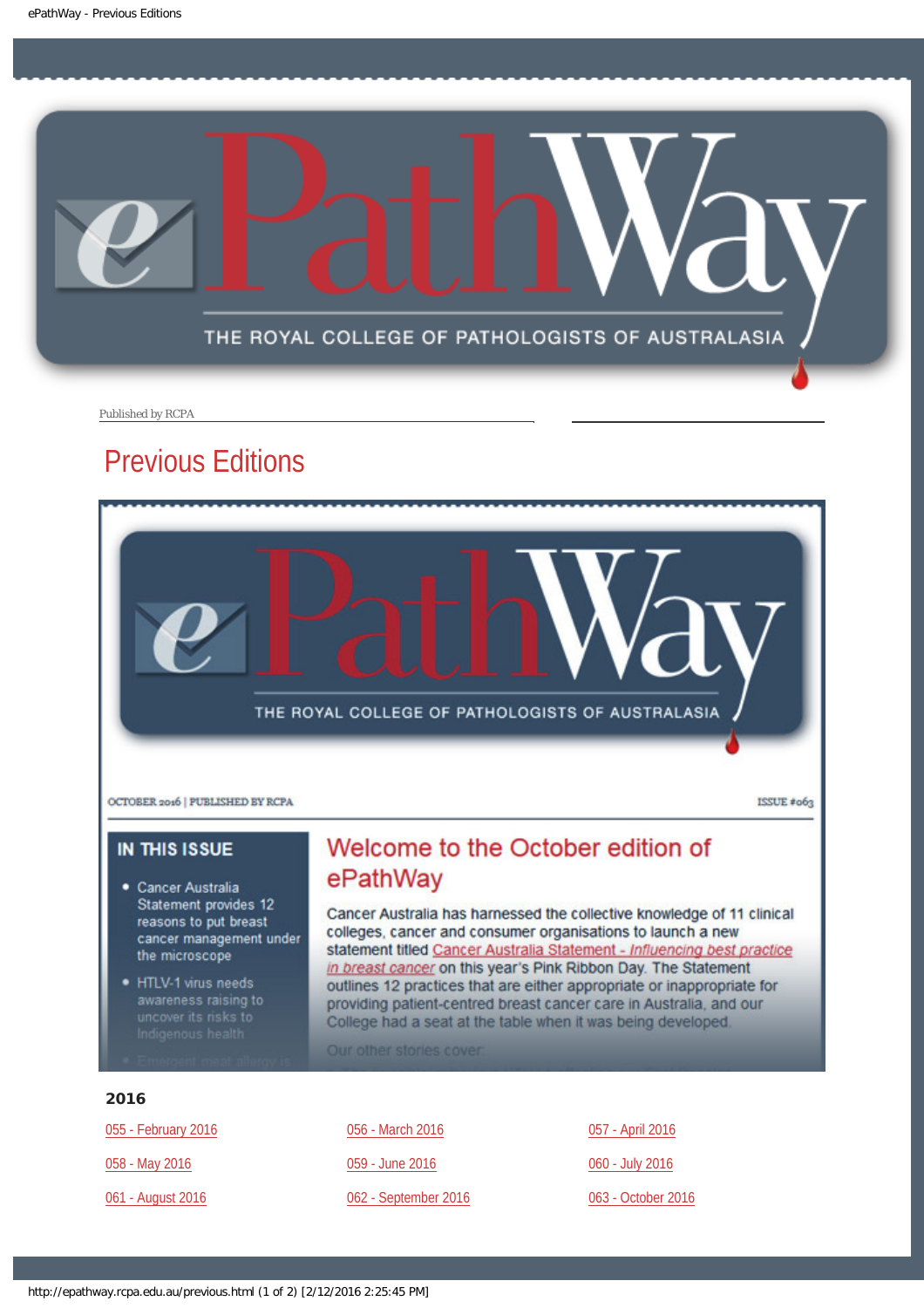#### 2015

| 044 - February 2015     | 045 - March 2015        | 046 - April 2015     |
|-------------------------|-------------------------|----------------------|
| 047 - May 2015          | 048 - June 2015         | 049 - July 2015      |
| 050 - August 2015       | 051 - September 2015    | 052 - October 2015   |
| 053 - November 2015     | 054 - Dec 2015/Jan 2016 |                      |
| 2014                    |                         |                      |
| 033 - February 2014     | 034 - March 2014        | 035 - April 2014     |
| 036 - May 2014          | 037 - June 2014         | 038 - July 2014      |
| 039 - August 2014       | 040 - September 2014    | 041 - October 2014   |
| 042 - November 2014     | 043 - Dec 2014/Jan 2015 |                      |
| 2013                    |                         |                      |
| 022 - February 2013     | 023 - March 2013        | 024 - April 2013     |
| 025 - May 2013          | 026 - June 2013         | 027 - July 2013      |
| 028 - August 2013       | 029 - September 2013    | 030 - October 2013   |
| 031 - November 2013     | 032 - Dec 2013/Jan 2014 |                      |
| 2012                    |                         |                      |
| 010 - Dec 2011/Jan 2012 | 011 - February 2012     | 012 - March 2012     |
| 013 - April 2012        | 014 - May 2012          | 015 - June 2012      |
| 016 - July 2012         | 017 - August 2012       | 018 - September 2012 |
| 019 - October 2012      | 020 - November 2012     | 021 - December 2012  |
| 2011                    |                         |                      |
| 001 - March 2011        | 002 - April 2011        | 003 - May 2011       |
| 004 - June 2011         | 005 - July 2011         | 006 - August 2011    |
| 007 - September 2011    | 008 - October 2011      | 009 - November 2011  |

[« Back to Home Page](http://epathway.rcpa.edu.au/index.html)

### Copyright © 2016 The Royal College of Pathologists of Australasia

RCPA - Durham Hall - 207 Albion St Surry Hills NSW 2010 AUSTRALIA | (+61) 2 8356 5858 | [www.rcpa.edu.au](https://www.rcpa.edu.au/)

[Privacy Policy](https://www.rcpa.edu.au/Content-Library/Privacy.aspx) | [Legal](https://www.rcpa.edu.au/Legal.aspx) | Disclaimer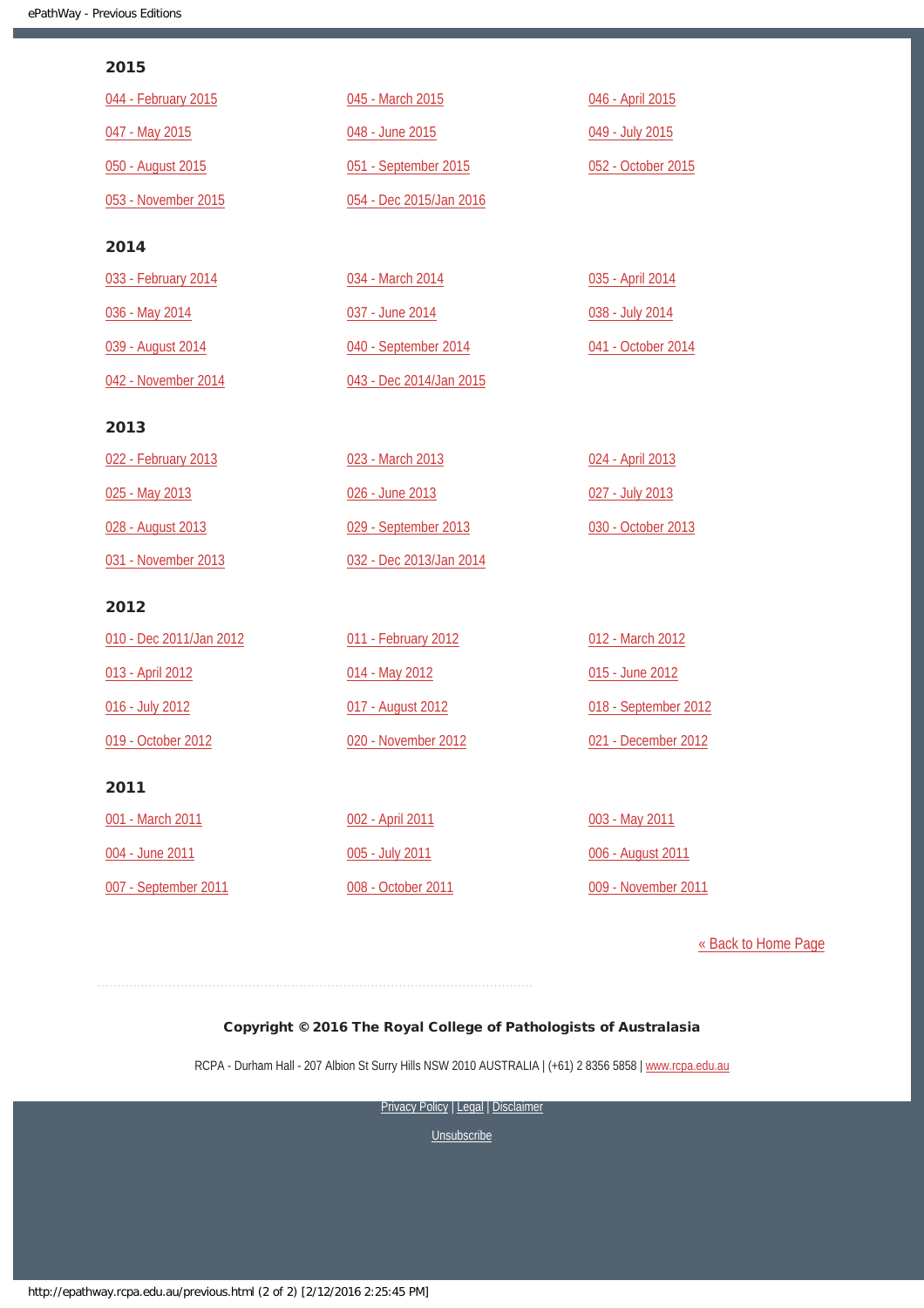<span id="page-6-0"></span>

# Footballer Sam Reid celebrated International Pathology Day with personal tribute to pathology



The RCPA celebrated the fourth International Pathology Day on November 16 with a variety of guest speakers, including Greater Western Sydney Giants star Sam Reid, who shared their own stories about why pathology is important to them. New position statements were also released on a range of topics, including potentially game-changing care sets for diabetes monitoring.

"International Pathology Day is a day to celebrate pathology including what it brings to the health care table and what pathologists do. It is also a truly international event with celebrations in the UK, the USA, Canada, Hong Kong, Singapore, Malaysia, South Africa and Ireland," says Dr Debra Graves, CEO of the RCPA.

In our corner of the world, journalist Sandra Sully, MC for the College's event, used the opportunity to discuss the value of pathology with the guests.

"Pathology plays such an important role in the health and wellbeing of every Australian by assisting in diagnosing and treating disease. By discussing the value pathology plays in the lives of Australians we can create a path to improving early detection of disease, and in turn, save lives," she explained.

Sam Reid shared his personal experience of living with Type 1 diabetes, and the value that pathology has had in his diagnosis and treatment.

"When I was first diagnosed with diabetes, I was oblivious to what it meant

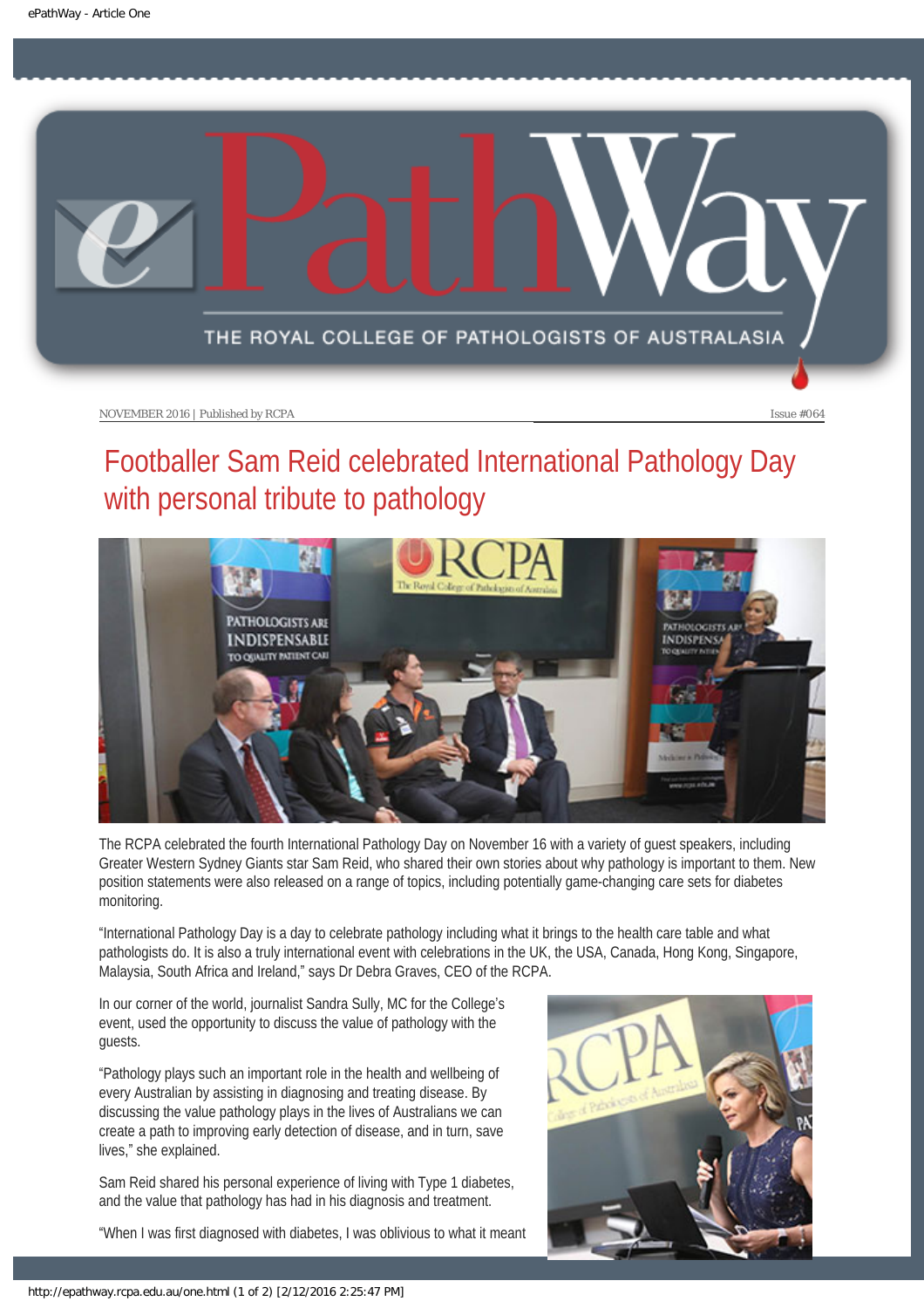for me. My main concern was whether I could still play football and the *Sandra Sully* impact this would have on my life. After numerous tests, a confirmed diagnosis and almost seven years of managing the disease, I now try to be an advocate for those living with diabetes. My key message is to not be ashamed, stay in control, be happy, healthy and active and utilise the professionals around you who want to lend a helping hand," he said.

Mr Reid's story was timely, as one of the position statements released on the day related to new 'care sets' for diabetes monitoring. The other position statements released were Serum Tumour Marker requesting, testing and reporting of results, Genetic testing for *5,10-methylenetetrahydrofolate reductase* (MTHFR) and patient expectations of pathologists.

"Pathology is a pivotal part of health care. It diagnoses almost 70% of diseases and all cancers, and guides treatment for a significant number of people. It's certainly worth celebrating the value it brings to society and the difference it makes to so many people's lives," says Dr Graves.

The position statements *[Annual pathology testing in adults diabetes care](http://www.rcpa.edu.au/Library/College-Policies/Position-Statements/Annual-pathology-testing-in-adult-diabetes-care.aspx)*, *[Serum Tumour Marker](http://www.rcpa.edu.au/Library/College-Policies/Position-Statements/Serum-Tumour-Marker-Requesting,-Testing-and-Report.aspx)  [Requesting, Testing and Reporting of Results](http://www.rcpa.edu.au/Library/College-Policies/Position-Statements/Serum-Tumour-Marker-Requesting,-Testing-and-Report.aspx)*, and *[Patient Expectations of Pathologists](http://www.rcpa.edu.au/Library/College-Policies/Position-Statements/Patient-expectations-of-Pathologists)* are covered in this issue of ePathWay.

[« Back to Home Page](http://epathway.rcpa.edu.au/index.html)

### Copyright © 2016 The Royal College of Pathologists of Australasia

RCPA - Durham Hall - 207 Albion St Surry Hills NSW 2010 AUSTRALIA | (+61) 2 8356 5858 | [www.rcpa.edu.au](https://www.rcpa.edu.au/)

[Privacy Policy](https://www.rcpa.edu.au/Content-Library/Privacy.aspx) | [Legal](https://www.rcpa.edu.au/Legal.aspx) | Disclaimer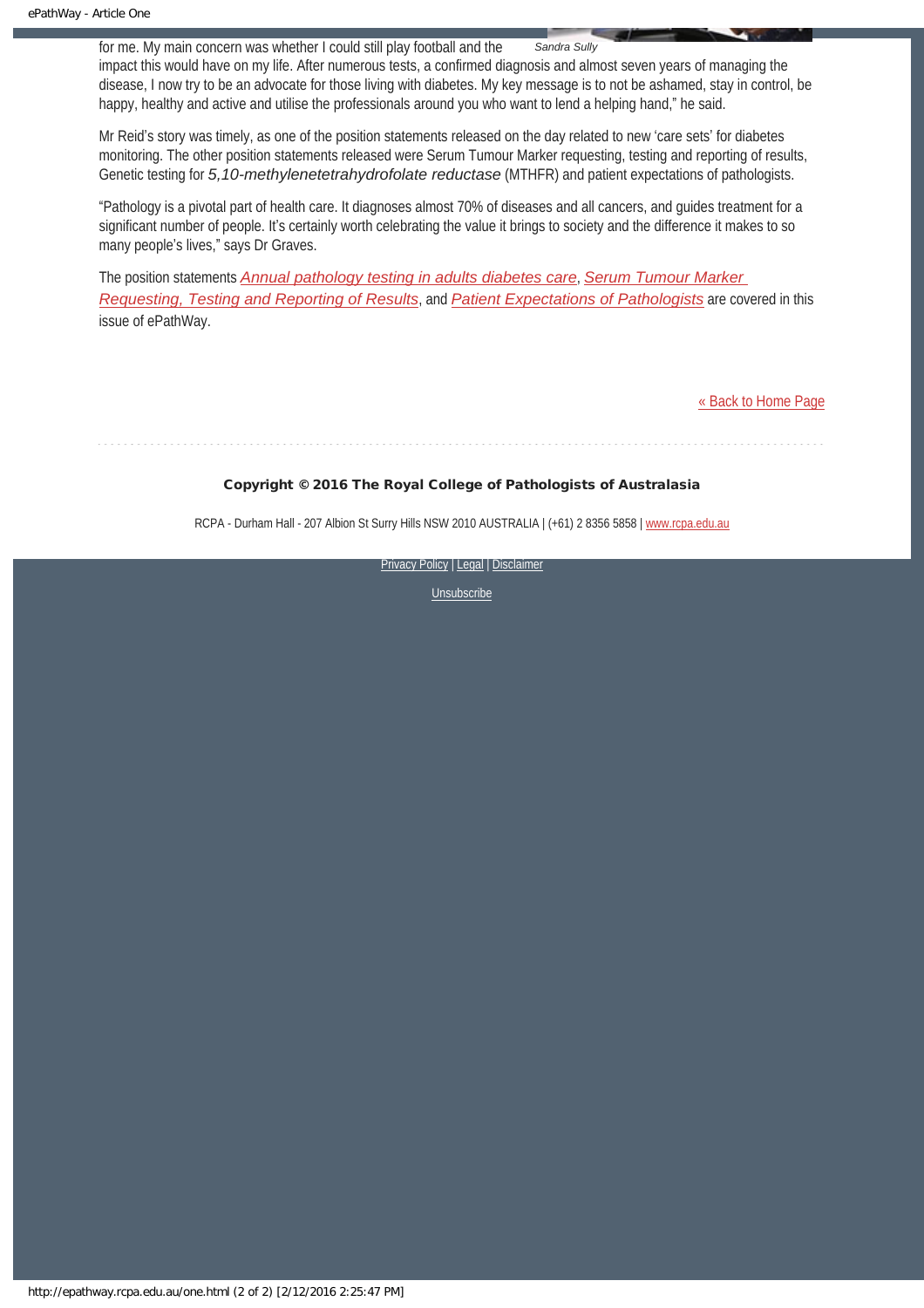<span id="page-8-0"></span>

# New diabetes 'care sets' could prevent complications and save money



Monitoring chronic diseases such as diabetes is important for effective treatment and prevention of complications. Clinician's practices in requesting tests to monitor diabetes vary considerably though, and many patients are under-monitored. In response to this situation, the RCPA released a new position statement on International Pathology Day detailing guidelines for a defined list of pathology tests required to monitor diabetes effectively.

In the position statement, the RCPA recommends an annual monitoring care set for adult stable diabetes that includes tests for creatinine, cholesterol, triglycerides; HDL cholesterol; Microalbumin; and HbA1c.

"The increasing prevalence of diabetes is a global phenomenon marked by known high rates of morbidity and mortality. According to Diabetes Australia, 1.7 million Australians already have a diagnosis of diabetes, with a further half a million having undiagnosed diabetes and two million with pre-diabetes. Pathology plays a vital role in monitoring glycaemic control in diabetes and assists clinicians in treating the disease and preventing complications," explained RCPA President Dr Michael Harrison.

"Despite this, there is considerable variation in the requesting practices of those caring for these patients. Studies show that many patients are under-monitored leading to poor glycaemic control and the development of complications leading to increased morbidity and mortality. The number of preventable hospitalisations related to mismanagement of diabetes, in Australia currently, accounts for approximately 14% of the total number of these cases."

Dr Harrison explained that non-compliance with annual or three to six monthly testing is very common.

"It has previously been estimated that non-compliance with current recommendations for the monitoring of Diabetes Mellitus occurs 25% to 50% of the time. Under-monitoring leads to poorer control and higher complication rates. Compliance with the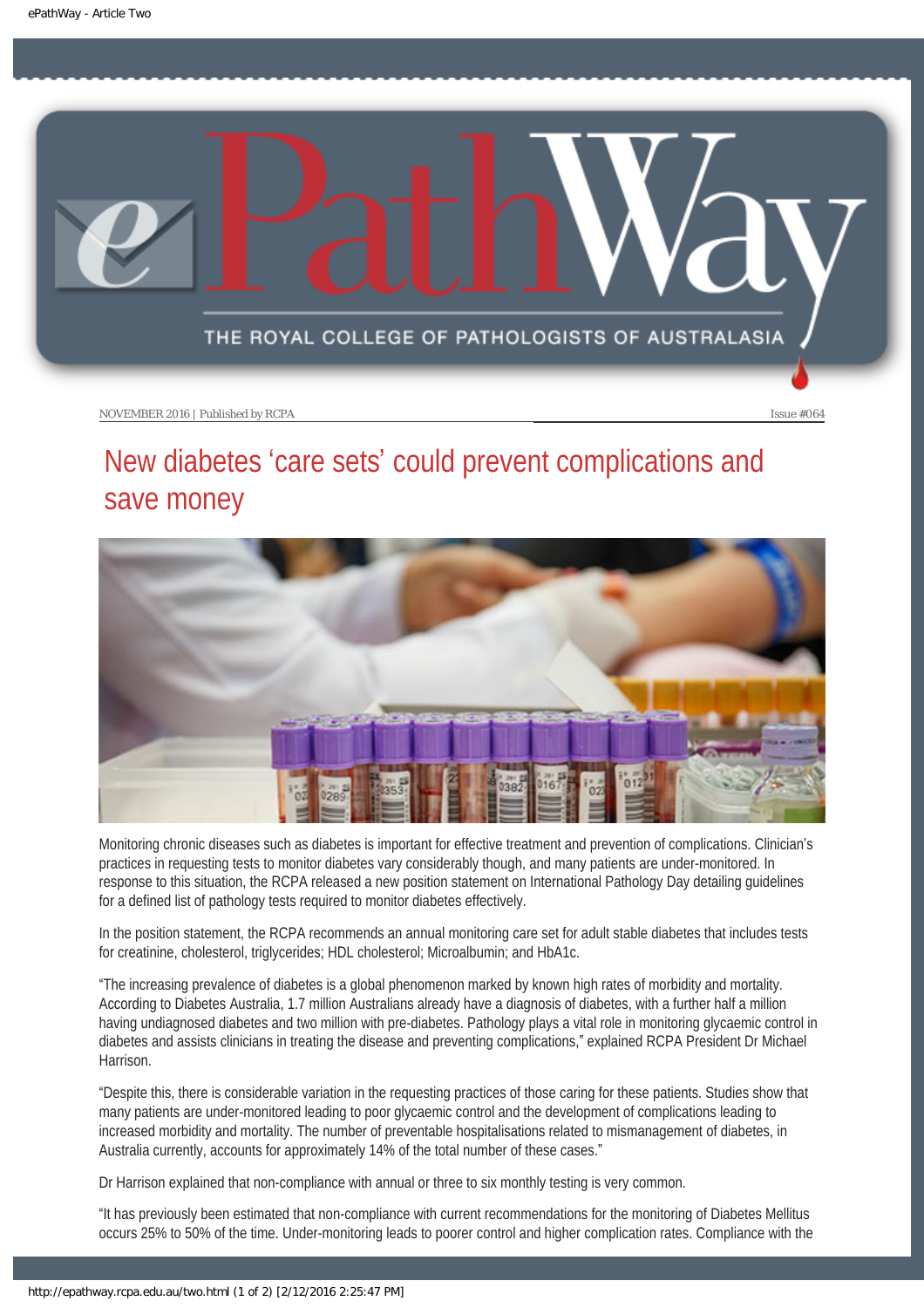RCPA's guidelines should improve patient care and free up healthcare funds of \$2,600-\$5,300 per person per year."

The number of Australians living with diabetes is forecast to rise to 3.5 million in 2033, resulting in a rise in the annual cost fo diabetes of in the annual cost of diabetes to also rise to almost \$6 billion per year. Through better diabetes control, a 1% reduction in HbA1c in all diabetes will lead to a reduction in these diabetic complications over five years of end stage kidney disease by 40%; lower limb amputation by 21%; advanced eye disease by 43%; and heart attack by 16%.

You can view the full [position statement](http://www.rcpa.edu.au/Library/College-Policies/Position-Statements/Annual-pathology-testing-in-adult-diabetes-care.aspx) on the RCPA website.

[« Back to Home Page](http://epathway.rcpa.edu.au/index.html)

#### Copyright © 2016 The Royal College of Pathologists of Australasia

RCPA - Durham Hall - 207 Albion St Surry Hills NSW 2010 AUSTRALIA | (+61) 2 8356 5858 | [www.rcpa.edu.au](https://www.rcpa.edu.au/)

[Privacy Policy](https://www.rcpa.edu.au/Content-Library/Privacy.aspx) | [Legal](https://www.rcpa.edu.au/Legal.aspx) | Disclaimer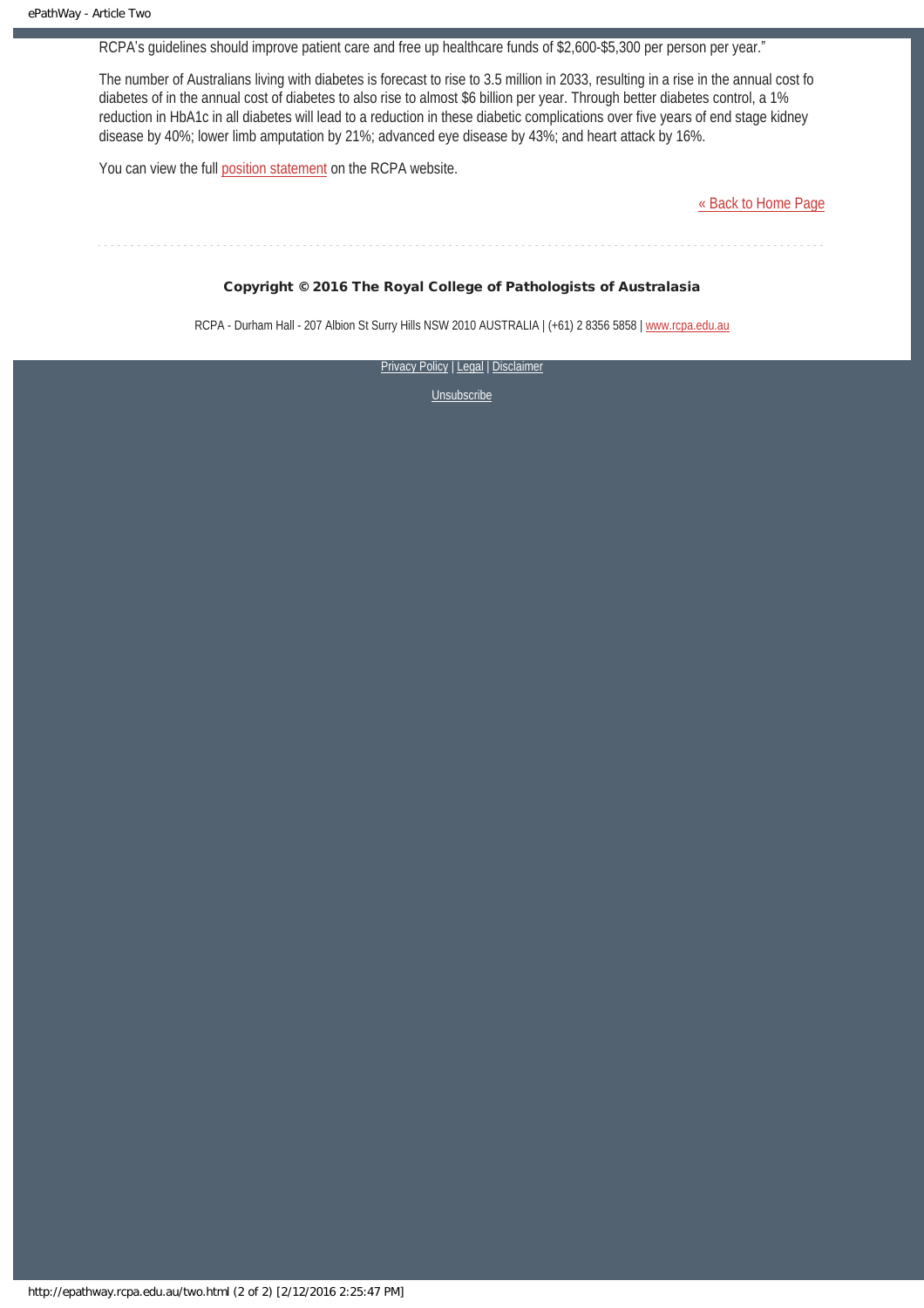<span id="page-10-0"></span>

# Lay Committee helped the College identify the ideal pathologist



If you could design your ideal pathologist, what attributes would you give them? This was the task handed to the RCPA's Lay Committee, and the final list forms the basis of a new position statement titled *Patient Expectations of Pathologists* and released by the RCPA on International Pathology Day.

"Our committee was asked to come up with a checklist that outlines patients' expectations of pathologists and the pathology profession," explains Lay Committee Chair Andrea Plawutsky who, along with fellow Lay Committee member and Forensic Pathologist Dr Melissa Baker, spoke about this position statement at the College's International Pathology Day celebration last week.

"Its purpose is to provide a framework for consideration during the development and revision of the future curricula for the training of new and current pathologists, and it was developed in close collaboration with the College Board."

The position statement recommends that pathologists:

- 1. Demonstrate and maintain competence.
- 2. Be respectful of patients.
- 3. Treat specimens respectfully.
- 4. Foster constructive collegiality and teamwork within the laboratory.
- 5. Be part of the medical team looking after patients.
- 6. Provide accurate and timely results.
- 7. Be professional in their approach.
- 8. Be involved in appropriate accreditation and quality activities.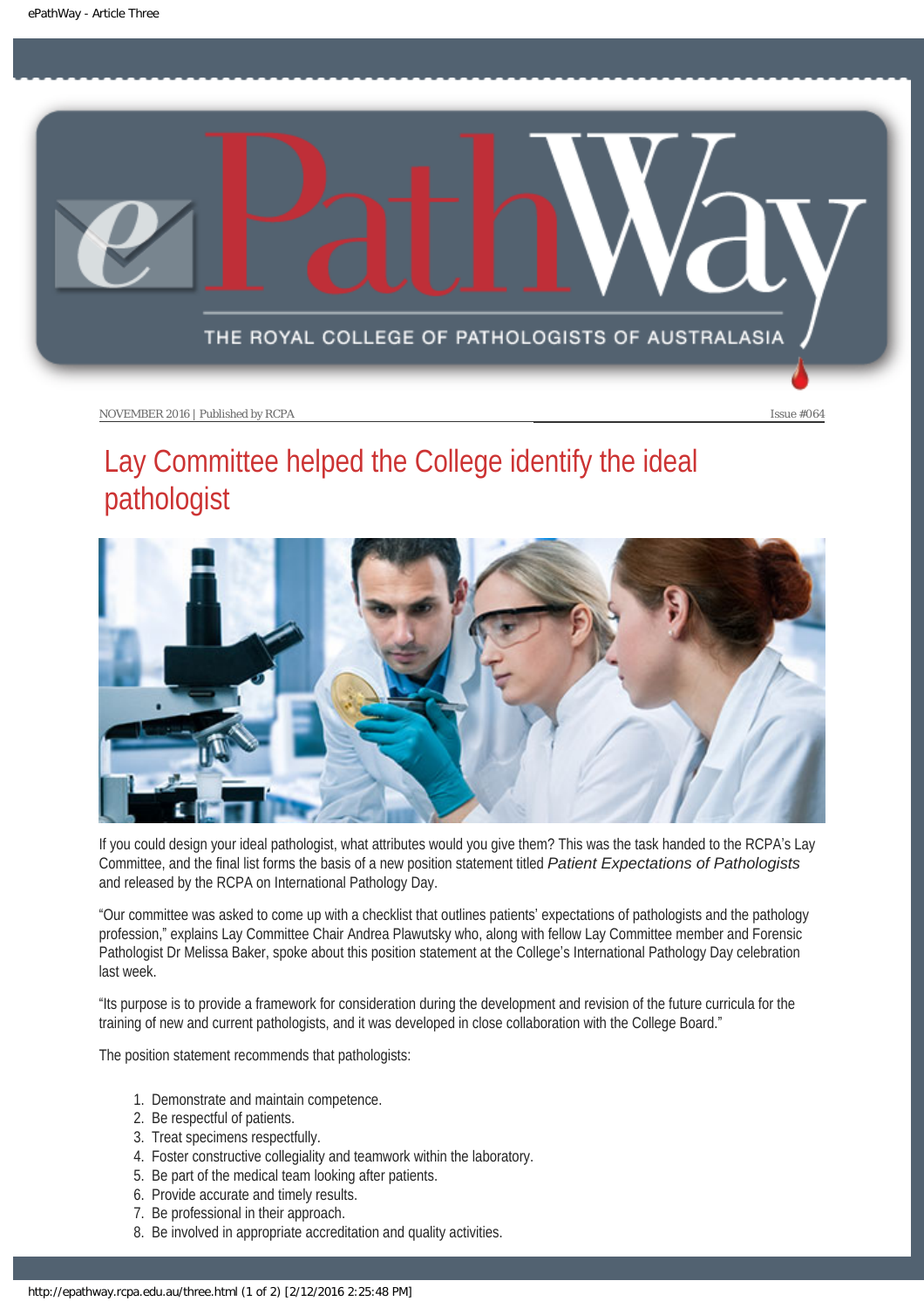9. Provide value for public and private expenditure.

"We wanted a list that was explicitly articulated so that it could be adhered to. It looks simple, but when you consider the range of attributes it covers it's actually quite comprehensive. I am particularly pleased with point number eight because the commitment to ongoing education is very important, particularly in the era of genetics," explains Ms Plawutsky.

Dr Baker has battled Hodgkin's Lymphoma, so she addressed the position statement from both a pathologist's and patient's perspective.

"I only recently joined the Lay Committee and this position statement was already completed, but I found the points to be relevant and sensible, and representative of what the community should expect of pathologists and what pathologists should be expected to deliver to the community," she says.

"Point number six particularly resonated with me. I have required a lot of pathology tests during my battle with lymphoma; in fact, I have been completely reliant on them, beginning with the diagnosis. There have been occasions when a radiology test might pick up something but we wouldn't know for sure if it was lymphoma or not until I had a biopsy that was interpreted by a pathologist."

"It was the pathologist who always gave me the definitive and accurate answers about my cancer. I certainly relied on pathology, sometimes even to see if I could have treatment on a particular day, and timely results were so important because it can be very stressful waiting for results."

Dr Baker said points two and five were also poignant to her because she relied on the expertise of her haematologist.

"Not many people think of pathologists as seeing patients, but they do. For example, haematologists, who are Fellows of the RCPA, are at the front end seeing patients while other pathologists are doing equally important work behind the scenes as part of the medical team looking after a patient."

You can view the full [position statement](http://www.rcpa.edu.au/Library/College-Policies/Position-Statements/Patient-expectations-of-Pathologists) on the RCPA website.

Dr Melissa Baker's battle with Hodgkin's Lymphoma was covered in the [July 2015](https://www.rcpa.edu.au/getattachment/a85d8916-c34a-4eaf-8fce-e212d2192818/ePathway-Issue-49.aspx) and [April 2014](https://www.rcpa.edu.au/getattachment/fa099cdb-11db-4c3c-a118-c1afe3293c90/ePathway-Issue-35.aspx) editions of ePathWay.

[« Back to Home Page](http://epathway.rcpa.edu.au/index.html)

#### Copyright © 2016 The Royal College of Pathologists of Australasia

RCPA - Durham Hall - 207 Albion St Surry Hills NSW 2010 AUSTRALIA | (+61) 2 8356 5858 | [www.rcpa.edu.au](https://www.rcpa.edu.au/)

[Privacy Policy](https://www.rcpa.edu.au/Content-Library/Privacy.aspx) | [Legal](https://www.rcpa.edu.au/Legal.aspx) | Disclaimer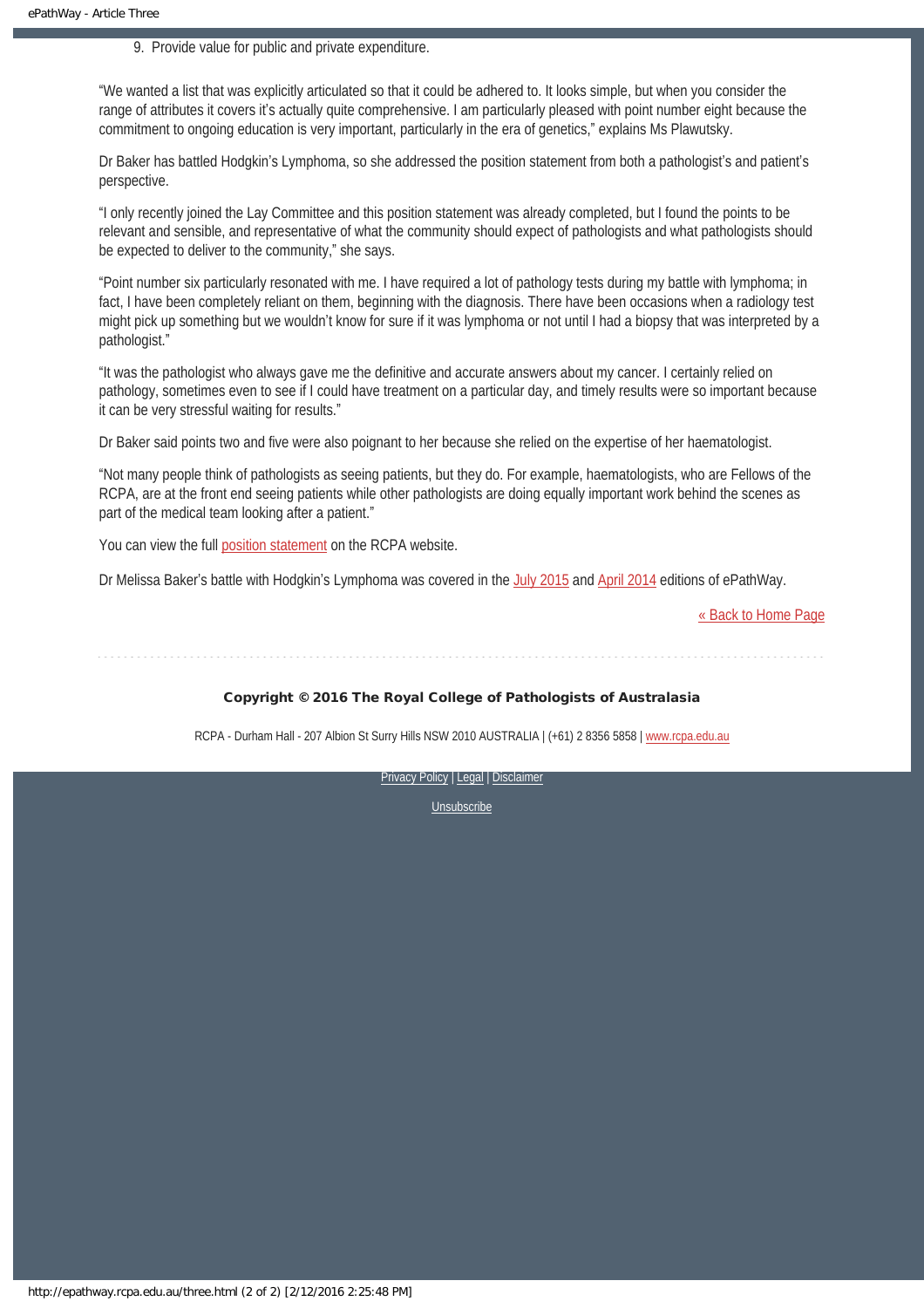<span id="page-12-0"></span>

# New position statement aims to reduce patient harm from inappropriate tumour marker testing



A new position statement released on International Pathology Day titled *Serum Tumour Marker Requesting, Testing and Reporting of Results* may be aimed at clinicians, but its purpose is to reduce the risk to patients of inappropriate testing.

Dr Michael Harrison, President of the RCPA, says the new statement guides both the clinicians who initiate testing and receive reports for serum tumour markers, and the pathology practices that perform and report these tests.

"Importantly, every patient must be treated as an individual and therefore the RCPA encourages the use of this position statement by those who are requesting and interpreting tumour markers as a starting point in order to determine the best course of action for each patient," he explains.

"In general, the best validated use is for monitoring of a known tumour. Measurement of tumour markers for case finding or diagnosis should only be done by those knowledgeable in the field."

"We have also outlined when tumour marker testing is not recommended. For anyone at low risk, there is a greater likelihood that raised tumour marker levels are associated with non-malignant conditions so that abnormal test results may not only generate additional anxiety but lead to further unnecessary and costly investigations," says Dr Harrison.

The guidelines outline recommendations for requesting, testing and reporting of serum tumour markers, and not those assayed in urine, tissue or cells.

"The selection of tumour marker tests is generally determined by the malignant condition present. The selection of an appropriate tumour marker, however, should not necessarily be restricted according to the primary tissue or organ site involved as the measurement of other markers may be useful for identifying the presence of malignancy," explains Dr